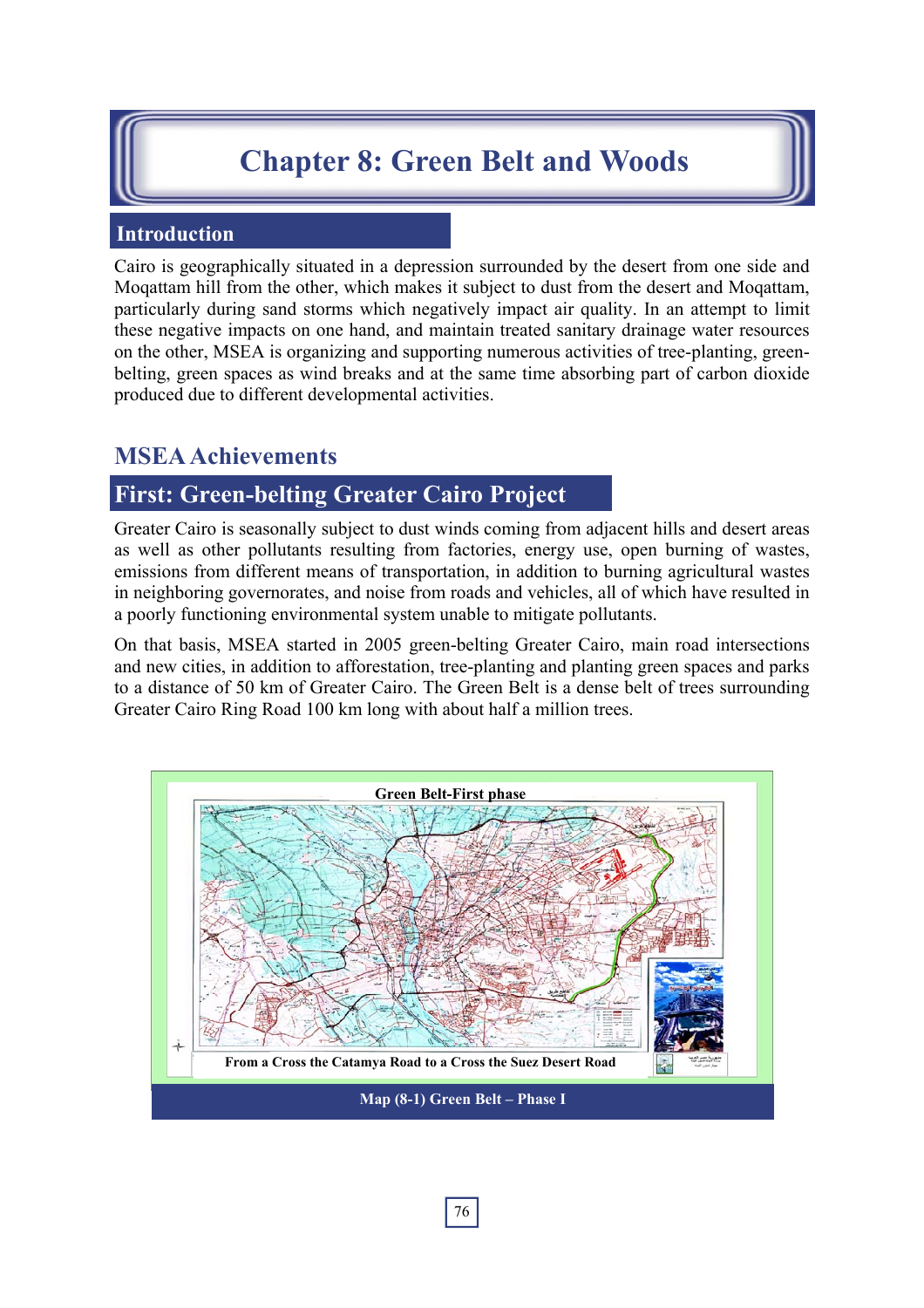The project benefits from treated sanitary drainage water instead of wasting it in the desert despite huge investments incurred for it. The purpose is to provide job opportunities for youths and generate economic revenue from timbers, in addition to protecting Cairo residents from lung diseases and different forms of environmental pollution.

On the World Environment Day  $(5<sup>th</sup> June)$  2005, Egypt's First Lady Mrs. Mubarak grew the first tree of the project Phase I of 22 km long and 50 m wide on 2 sub-phases (14 km and 8 km respectively).

On 5th June 2006, sub-phase 1 was finalized, starting from Qattameya-Sokhna road intersection with the ring road till Cairo-Suez road intersection.

65,000 camphors, casuarinas, cypresses and acacias were planted.

With the beginning of 2007, sub-phase 2 implementation protocol was jointly singed by EEAA and Military Works Department. It includes implementing the main irrigation line of the Belt eastern arc (14 km long) as well as planting 10 km with a total of 50,000 trees. Construction works and networks are underway.



**Picture (8-1) Cypresses of Green Belt Sub-Phase 1**

### **Second: Tree-planting and planting green spaces and parks**

- 1. MSEA participated in the World Environment Day celebrations by distributing half a million trees on all Egypt governorates, in addition to 150,000 trees to the 5 desert governorates. In 2007, additional 110,000 trees were distributed to all governorates.
- 2. In cooperation with local authorities, MSEA contributed to establishing international and public parks of historical character as well as children parks in all governorates. Total park areas are about 22,000 feddans, most significantly is Fostat Religions Complex Park (18 feddans) and Port Said al-Dawahi district park (8.5 feddans) after transforming it from a waste dumpsite to a public park. Furthermore, MSEA developed al-

Salam public park (15 feddans) at the entrance of al-Kharga City, New Valley, in addition to al-Azhar Sheikhdom Park, Saqulta markaz park, Sohag, and 2 parks in Kafr al-Dawar, Beheira, besides tree-planting Sayeda Zeinab Children's Tumors Hospital, al-Marg One-Day Surgery Hospital, and Shubra al-Kheima Integrated Care Society (ICS) Children's Library parks, as well as developing garbage collectors area in Manshiyet Nasser (7 feddans) and Aswan and Port Said (Sharq al-Tafri'a) public parks.



**Picture (8-2) Tree-planting works of Children tumours hospital in Sayeda Zeinab**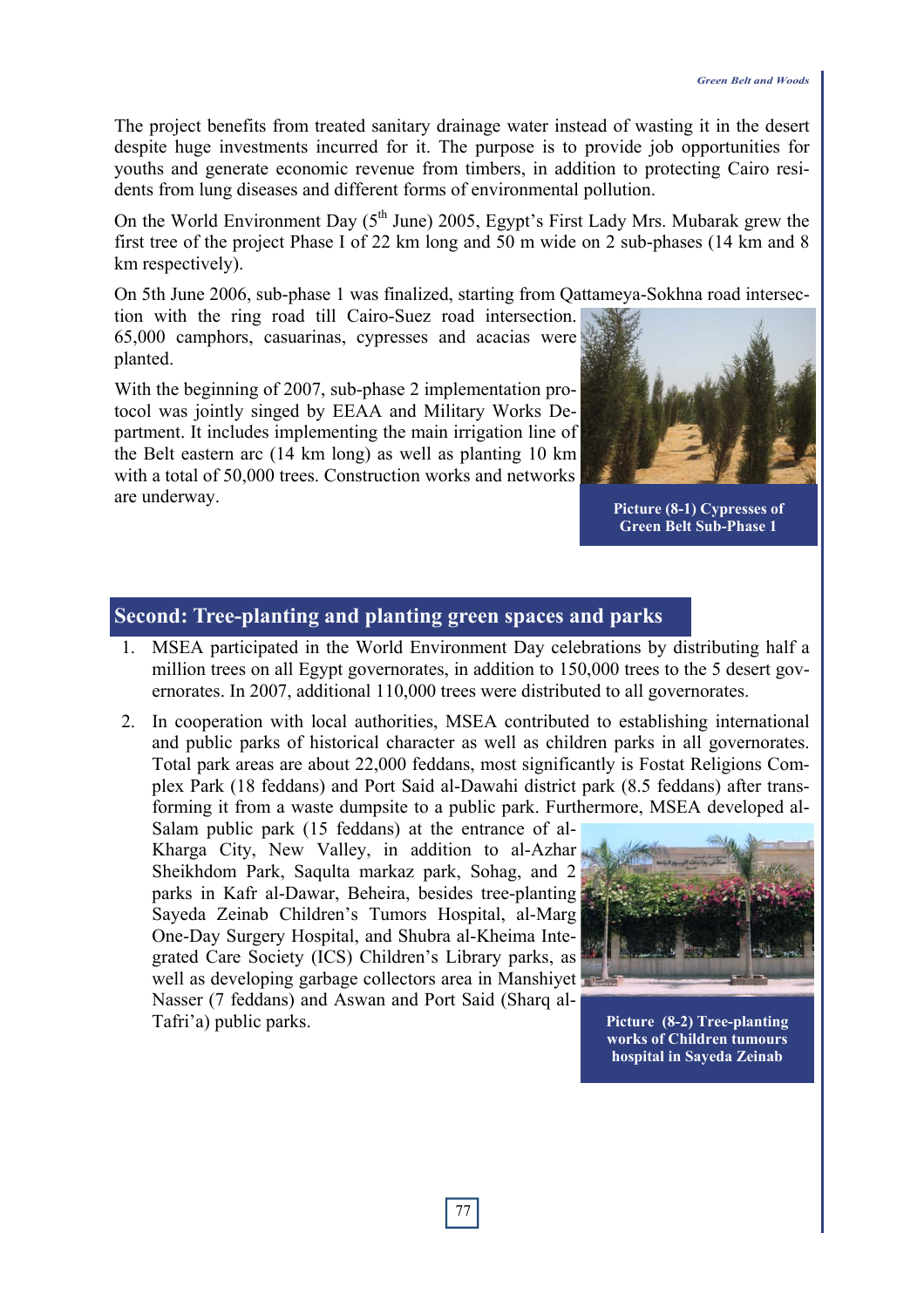#### *Green Belt and Woods*



**Picture (8-3) Receiving Suzanne Mubarak Women's International Peace Movement members at al-Salam Botanic arden , Sharm El Sheikh** 



- 3. MSEA contributed to developing nurseries in the governorates for governmental authorities or NGOs with areas ranging between 1 and 10 feddans per nursery. It also participated in developing 32 nurseries for producing trees, shrubs and ornamental plants.
- 4. MSEA tree-planted many schools (29) in residential communities and different districts in Greater Cairo and governorates, besides planting school roofs (25) and spaces in front of mosques, inside monasteries, hospitals, security units and public squares. It gave trees as gifts to various NGOs.
- 5. Furthermore, MSEA contributed to tree-planting and beautifying some universities and faculties, including Fayoum University Campus, Beni Soueif University Faculty of Law, Cairo University Faculty of Mass Communication, Helwan University Faculty of Applied Arts and Leader Preparation Institute.
- 6. It also contributed to tree-planting and beautifying a set of desert roads to protect them against sand such as Cairo-Fayoum Road (10.9 km), Ismailia Desert Road, as well as phase I of North Sinai roads and cities (40 km). Moreover, Cairo International Airport landing runway was paved and irrigation networks implemented and 60 feddans of olives planted in coordination with ICS.



**Picture (8-5) Planting school roofs (Mint in the Intellectual Education School, Haram)** 



**Picture (8-6) Ismailia Desert Road Tree-planting**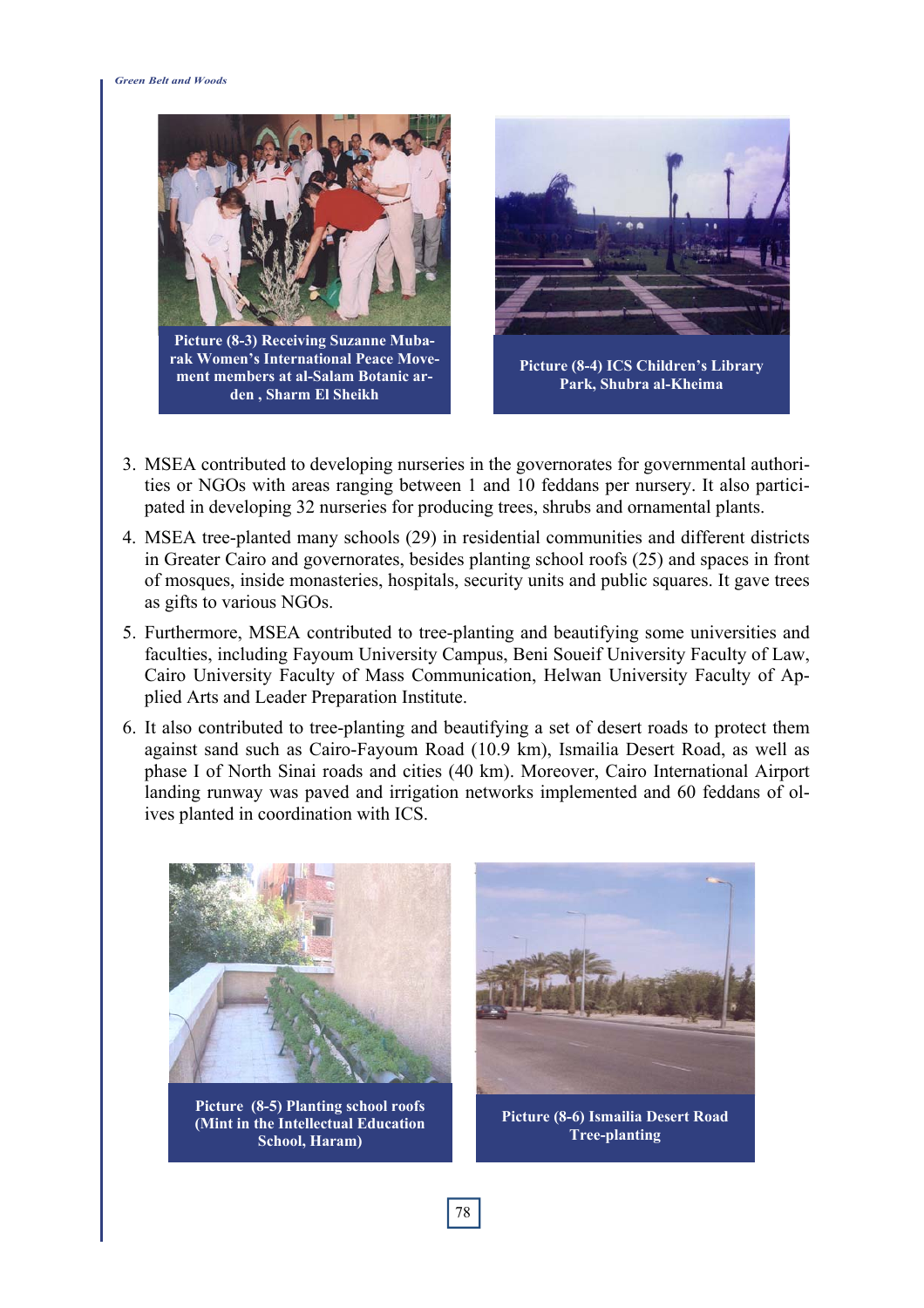7. In light of informal squatter development, a 10 feddan public park was finalized in Ezbet al-Walda, a 6 feddan public park in Maasara and a  $1500 \text{--} m^2$  public park in the Environmental Awareness Center, all of which are in Helwan; besides, a public park in Nahda, Madinet al-Salam.



**Picture (8-7) Ezbet Al Walda park in Helwan** 

#### **Third: Planting woods using treated sanitary drainage water**

- 1. In cooperation between MSEA, MOA, and MOHUUC, the National Program for Treated Sanitary Drainage Water Safe Use in Cultivating Timbers is implemented. Till 2004, the infrastructure was developed and 10,350 feddans planted with timbers. Furthermore, 845 feddans were planted in 2005, and in 2006, the infrastructure was finalized and the cultivation of 890 feddans incepted. Investment and private sectors continued to participate in cultivating timbers, starting with the 400-feddan Ataqa Woods in Suez, fully cultivated with jatropha for producing biofuels of high economic return. In 2007, the infrastructure was finalized and 1000 feddans cultivated. Such woods amount to 24 in 16 governorates.
- 2. MSEA opened training classes for 60 trainees in Luxor Woods in light of the State's directives for encouraging dual vocational education and training (VET) as per Mubarak-Kohl Initiative (MKI) in order to provide vocational labor practically and academically trained on production and technology methods according to labor market requirements. As workers of woods depending on treated sanitary drainage water are not available and rare, and with the expansion of timber cultivation, particularly in Upper Egypt, this training was important.
- 3. In light of testing plant species prescribed in 2005 Egyptian Code for Using Treated Sanitary Drainage Water in Agriculture, a number of experiments were conducted on different crops types under ICRM Project (Hayah) implemented by MSEA on an area of 10 feddans in Luxor Woods. Crops of jatropha, jojoba, flax, roses, bird of paradise, gladiolus, white duranta, fodder sorghum and African mahogany. Initial results indicate the success of cultivating these economically significant crops using treated sanitary drainage water, which provides various investment as well as job opportunities for youths and fresh graduates.

.



**Picture (8-8) Jatropha trees in Luxor pilot field**



**Picture (8-9) Cultivating flax using treated sanitary drainage water, Luxor**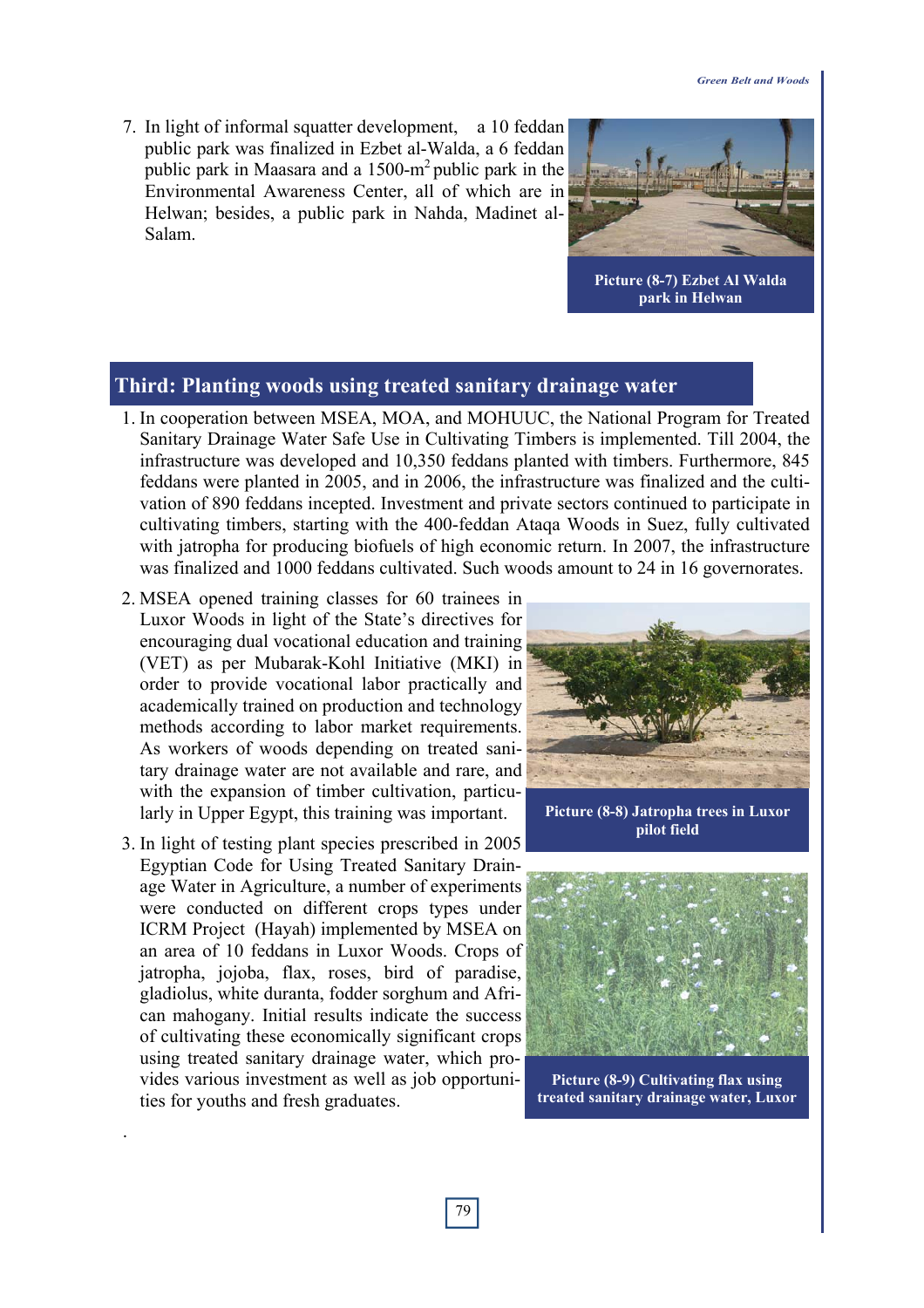

# **Map (8-2) Locations of woods cultivated using treated sanitary drainage water**